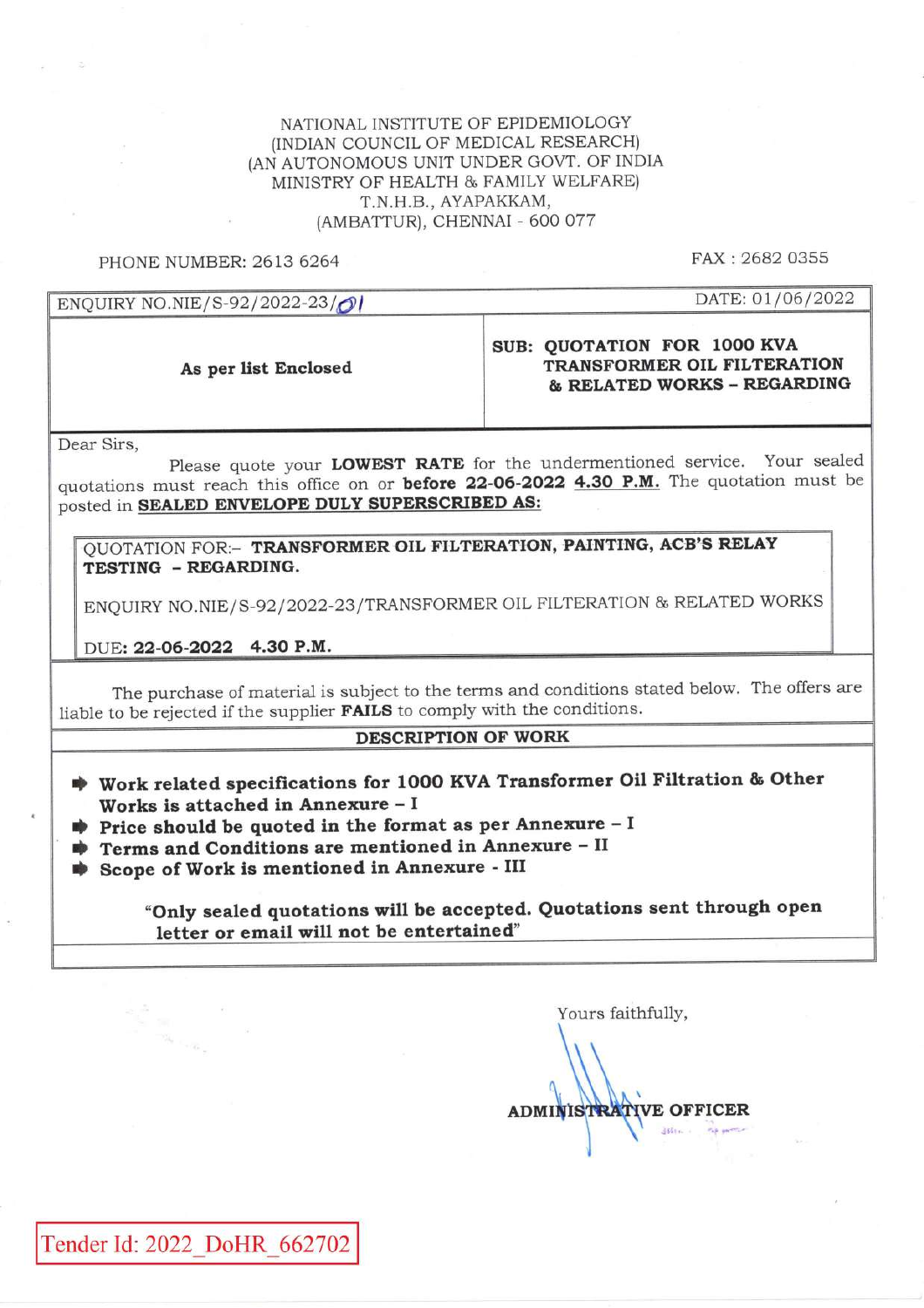# **Annexure – I**

| S.          | <b>Particulars</b>                                             | Unit | Qty          | <b>Total Amount</b>   |
|-------------|----------------------------------------------------------------|------|--------------|-----------------------|
| No.         |                                                                |      |              | (Inclusive of<br>Tax) |
| 1.          | Charges for filtration of Transformer Oil through              | No.  | $\mathbf{1}$ |                       |
|             | streamline filter unit to improve the di-electric              |      |              |                       |
|             | strength to the optimum value for 1000 KVA                     |      |              |                       |
|             | transformer with on Load Tap Changer and                       |      |              |                       |
|             | Replacement of Gascuts and fastners if necessary               |      |              |                       |
| 2.          | Testing and Issuing test reports for di-electric strength      | Set  | 2            |                       |
|             | and acidity of transformer oil                                 |      |              |                       |
| 3.          | Charges for servicing of On Load Tap Changer                   |      |              |                       |
|             | a) Removing the oil from the OLTC Tank                         |      |              |                       |
|             | b) Flushing out carbon deposit from the tank                   |      |              |                       |
|             | Removing the contacts carbon deposits from the<br>$\mathbf{C}$ |      |              |                       |
|             | fixed and moving contacts                                      |      |              |                       |
|             | d) Checking the connection and tightening of all               |      |              |                       |
|             | the contacts                                                   |      |              |                       |
|             | Checking the connection and tightening<br>e)                   |      | 1            |                       |
|             | fasteners in the barrier board                                 | No.  |              |                       |
|             | Checking the transient resistance<br>f)                        |      |              |                       |
|             | Filtration of OLTC Oil (Minimum three<br>g)                    |      |              |                       |
|             | circulation)                                                   |      |              |                       |
|             | h) Cleaning and lubricating the mechanism by                   |      |              |                       |
|             | molybdenum grease wherever necessary                           |      |              |                       |
|             | Checking up the operation of OLTC electrically<br>i)           |      |              |                       |
|             | and manually and remote also. (Replacing the                   |      |              |                       |
|             | top cover gasket if necessary)                                 |      |              |                       |
| 4.          | Servicing Maintenance and Testing of 415V(ACB)                 |      |              |                       |
|             | electrical work of rating 800A to 1600A                        |      |              |                       |
|             | Cleaning if insulators and contracts by CRC<br>a)              |      |              |                       |
|             | b) Lubricants of mechanisms by CRC                             |      |              |                       |
|             | Checking of Electrical Operations<br>C)                        |      |              |                       |
|             | Checking of Mechanical Operation<br>d)                         | No.  | 5            |                       |
|             | Checking of Auxiliary Circuit<br>e)                            |      |              |                       |
|             | <b>Insulation Resistance Test</b>                              |      |              |                       |
|             | <b>Contact Resistance Test</b><br>g)                           |      |              |                       |
|             | Tightness Checking for terminations<br>h)                      |      |              |                       |
|             | Providing Petroleum Jelly<br>i)                                |      |              |                       |
| $5^{\circ}$ | Charges for control wiring checking OLTC/RTCC                  | L.S  | 1            |                       |
|             | panel functional checks and buchholz relay winding             |      |              |                       |
|             | temperature indication and oil temperature indicator           |      |              |                       |
|             | functional checks                                              |      |              |                       |
| 6           | Testing of relays and issuing test reports for the             | L.S  | 1            |                       |
|             | following over current and earth fault relay, under            |      |              |                       |
|             | voltage relay, over voltage relay, Auxiliary relay,            |      |              |                       |
|             | master trip relay in 11KV HT VCB panel and earth               |      |              |                       |
|             | fault relay in LT panel                                        |      |              |                       |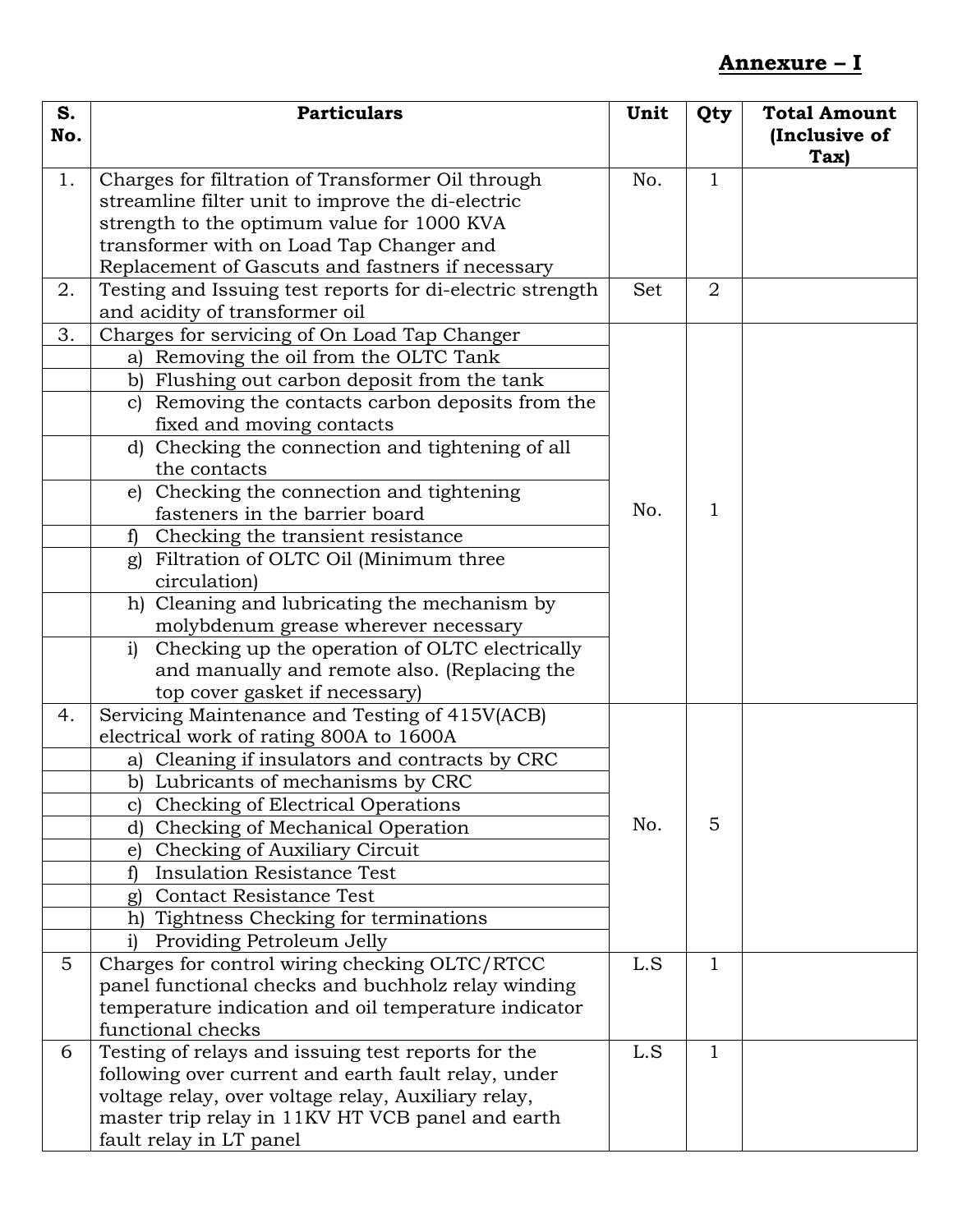| $\overline{7}$ | Charges for replacing of dehydrating silicagel for 1000<br><b>KVA</b> transformer                                                                    | No.            | 1                   |  |
|----------------|------------------------------------------------------------------------------------------------------------------------------------------------------|----------------|---------------------|--|
| 8              | Charges for topping up transformer oil                                                                                                               | Ltrs           | 50                  |  |
| 9              | Charges for cleaning & painting of transformer with<br>enamel paint of same colour                                                                   | L.S            | $\mathbf{1}$<br>Job |  |
| 10             | Transport charges for transformer oil filter unit with<br>oil testing equipments to site and return back                                             | L.S            | 1                   |  |
| 11             | Charges for testing and issue of test reports of earth<br>pits and earthing system for Transformer DG, HT and<br>LT Panel around sub-station(30 Nos) | L.S            | 1<br>Job            |  |
| 12             | Servicing Maintenance and Testing of HTVCB (12 KV)<br>electrical work of rating 630A<br>Cleaning if insulators and contracts by CRC<br>a)            |                |                     |  |
|                | b) Lubricants of mechanisms by CRC                                                                                                                   |                |                     |  |
|                | Checking of Electrical Operations<br>$\mathbf{C}$                                                                                                    |                |                     |  |
|                | d) Checking of Mechanical Operation                                                                                                                  | No.            | 1                   |  |
|                | Checking of Auxiliary Circuit<br>e)                                                                                                                  |                |                     |  |
|                | <b>Insulation Resistance Test</b><br>f)                                                                                                              |                |                     |  |
|                | <b>Contact Resistance Test</b><br>g)                                                                                                                 |                |                     |  |
|                | Tightness Checking for terminations<br>h)                                                                                                            |                |                     |  |
|                | Providing Petroleum Jelly<br>$\mathbf{i}$                                                                                                            |                |                     |  |
| 13             | Charges for replacement of spring charge handle, rack out<br>handle of HT VCB                                                                        | N <sub>o</sub> | $\mathbf 1$         |  |
| 14             | Charges for replacement of rack out handle of LT ACB                                                                                                 | <b>Nos</b>     | $\overline{2}$      |  |
|                |                                                                                                                                                      |                |                     |  |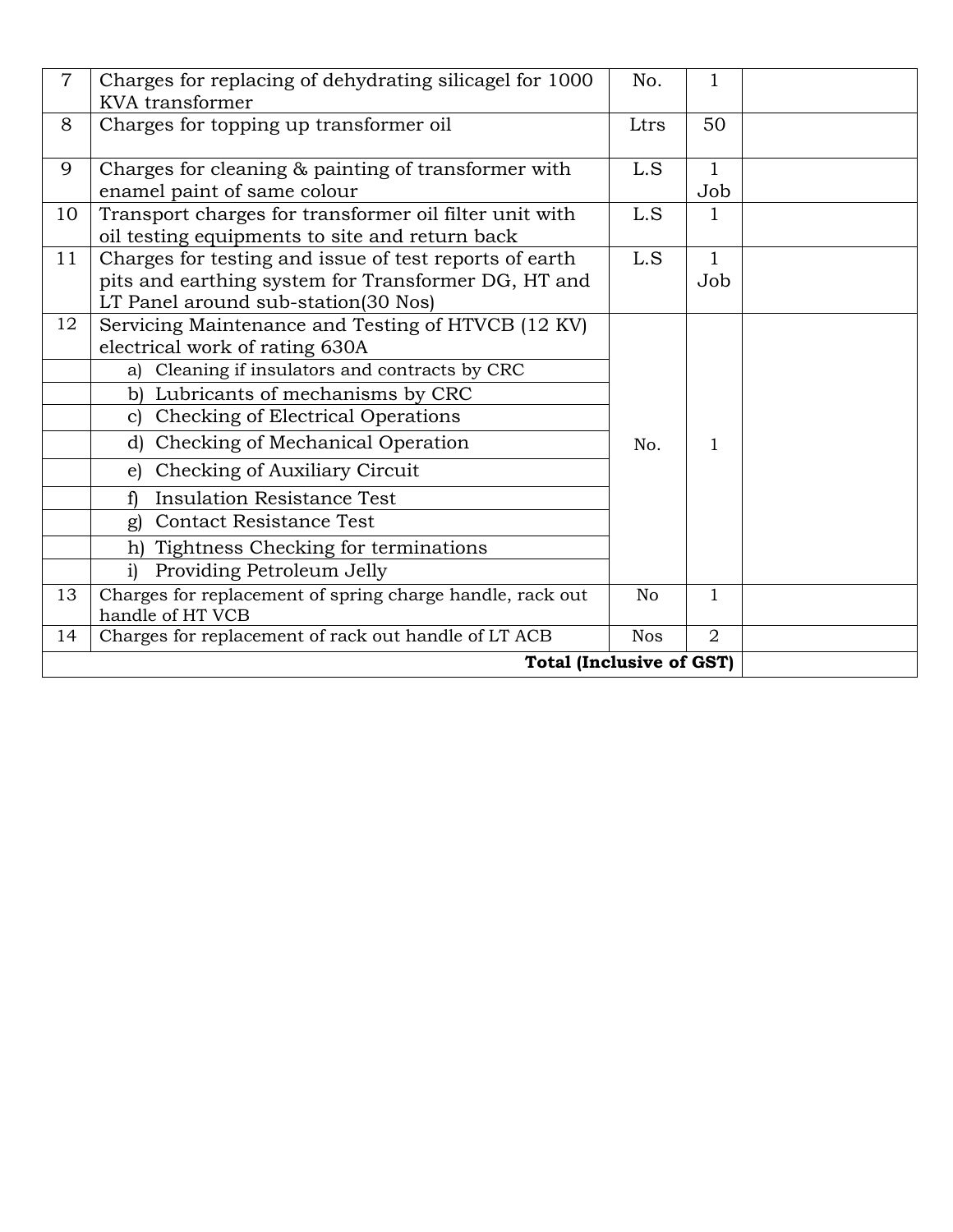## **Terms and Conditions:**

- 1. ICMR-NIE shall provide 3 phase/single phase supply for filtering / testing purpose.
- 2. Two samples of each of the oil should be tested before and after filtering and reports to be furnished.
- 3. Quotations are invited only from Chennai based Agencies / Firms nearby ICMR-NIE, Chennai Campus for repair and service of transformers, high voltage 11KV vacuum circuit breaker, low voltage 415V air circuit breaker.
- 4. The intending bidders must inspect and examine the site and satisfy himself before submitting his tender as to the nature of the site, the quantities and nature of works and material necessary for completion of the works. For this purpose, the Institute may be contacted with prior appointment on any working day between 9.00 AM – 5.30 PM
- 5. The bidder should submit the copy of the visitor pass after the inspection of the site along with the tender documents.
- 6. The bidder shall submit the tender after examining the tender documents, scope of work, specification, terms and conditions and visiting the institute personally. The tenders filed without inspection of the institute will be summarily rejected.
- 7. The rate quoted by the firm should be valid for **1 Year**.
- 8. The rate quoted should be inclusive of all taxes, other charges, etc., No additional cost will be paid.
- 9. Rate must be quoted in the format as given in Annexure I.

10. It is mandatory to quote the rate for every individual item as given in the Annexure – I.

11. The materials replaced should be of good quality with ISI / Equivalent standards.

12. All the works are to be carried out with good workmanship as per the latest code of practice in accordance with the rules and regulations of the Electrical Inspectorate.

13. Payment Terms – 100% on completion of works, successfully charging back the transformer and submission of test certificates.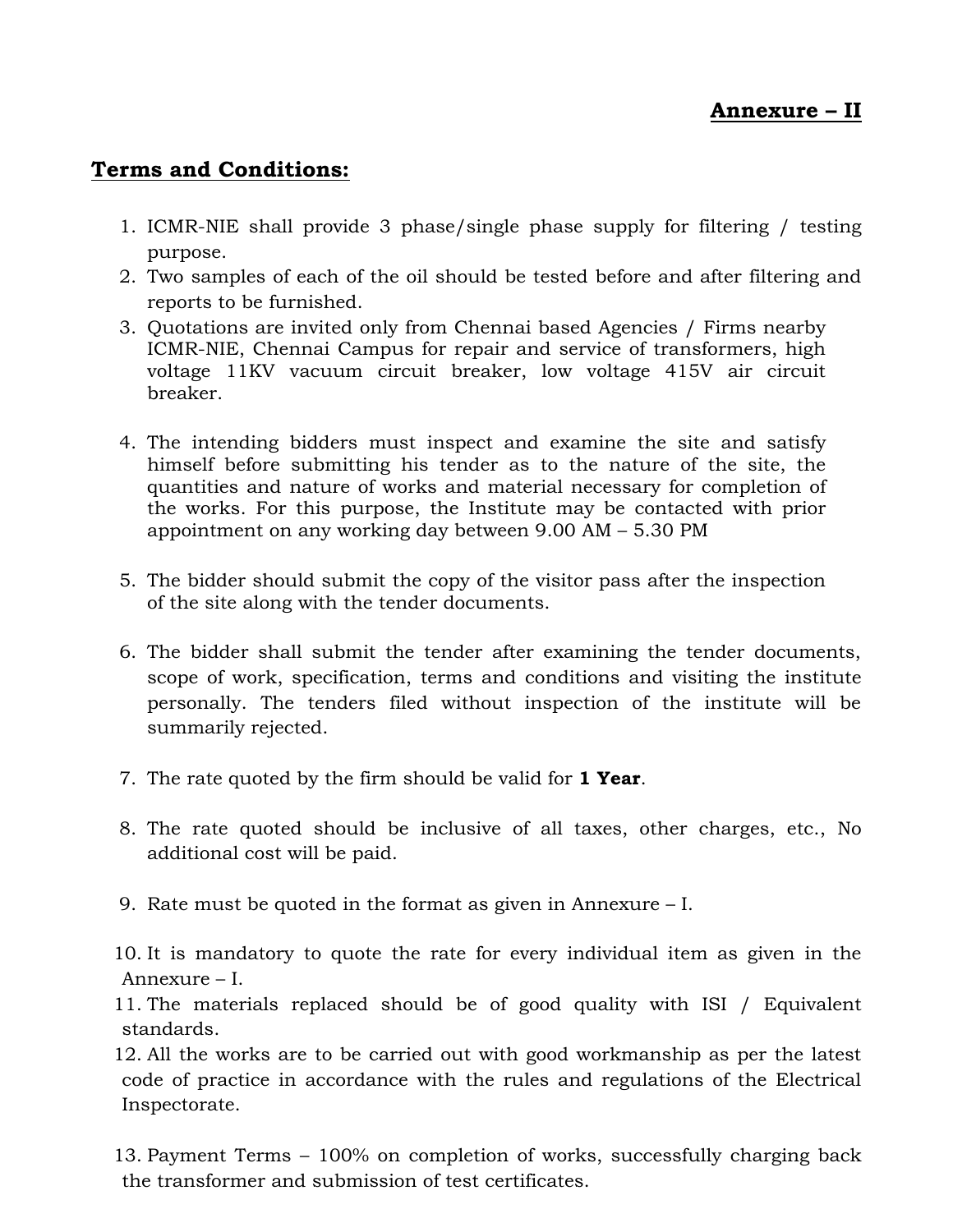14. Warranty/Guarantee if any should be mentioned in the quotation itself.

15. Any financial loss caused i.e. damage arising at the time of service work should bear by the contractor.

16. It is under the discretion of the Institute to consider the Lowest rate quoted for individual items or the total sum of the rate quoted against all the items during the evaluation of Quotation.

17. The Director NIE, reserves the right to terminate the contract in the interest of the Institute, for any justifiable reasons, not mandatory to be communicated to the tenderer.

18. The bidder has to follow and observe the safety & statutory requirements.

19. Supervision of the work has to be carried out by the bidder.

20. Safety of the contractor's workmen will be entirely the responsibility of the contractor. In case of any work injury, major or minor, the contractor or his representative will have to provide the medical aid.

21. Necessary cables for filtering machines should be provided by contractors.

22. Precautions, electrical permission from Electricity Board should be solely the responsibility of the contractor.

23. The full particulars about company profile with current customer details are to be enclosed.

24. Certified copies of PAN, GST Registration Number and Bank Details with Account Number and IFSC code should be enclosed with the quotation

25. Quotations received after the due date will be summarily rejected.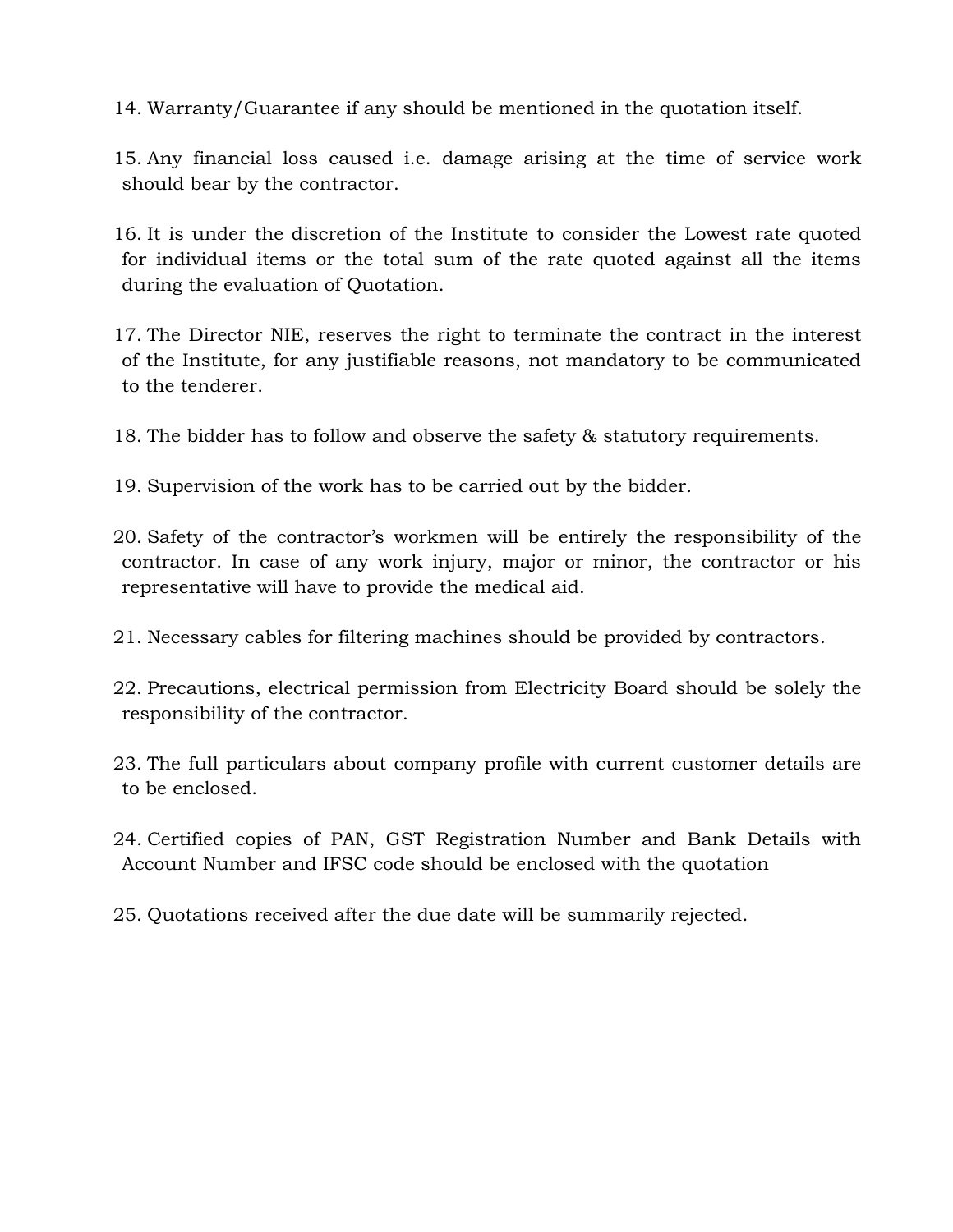# **Scope of Work:**

- 1. Collecting oil sample and getting it tested at a reputed testing laboratory to ascertain the condition of oil prior to starting of the oil filtration work.
- 2. Cleaning the main transformer body and its associated parts properly with cotton waste and blower.
- 3. Ensuring that the protection circuits of the concerned transformer provided for tripping of other associated electrical equipments are disconnected.
- 4. Shifting of the transformer-oil Filtration machine near the transformer (whose oil filtration is to be carried out) cautiously taking all safety aspects into consideration.
- 5. Connecting the filter machine to the nearby power supply source as well as to an earthing point.
- 6. Ensuring that the sufficient numbers of fire extinguishers/ fire buckets filled up with sand are available at work site and there is free approach to a nearby fire tank.
- 7. Covering the transformer properly with an inflammable type tarpaulin sheet for effective filtration taking due protection against a possible fire hazard.
- 8. Connecting the hose-pipes between the oil filtration machine and the filter valves provided on the transformer properly.
- 9. No oil leakage should take place either at connection points of the hose-pipes or any other place.
- 10. Carrying-out oil filtration of a transformer means doing filtration of oil contained in main tank, headers, radiators bank, OLTC chamber, bushings and conservator etc in a proper sequence as per the recommended norms to meet the requirement.
- 11. Starting the filtration of oil slowly after completing all the preparatory works.
- 12. Increasing the filtration parameter gradually.
- 13. Measuring and recording the readings of winding insulation resistance, oil temperature and dielectric strength of the oil at regular intervals in a register exclusively meant for the subject work.
- 14. Replacing silica gel in the Breather-unit after doing its proper re-generation.
- 15. Replacing oil in OTI and WTI pockets and doing their calibration to ensure that they give correct readings during the oil filtration work.
- 16. Checking and setting right the oil level indicator to give reliable indications of oil level in the conservator.
- 17. Replacing old gaskets of covers etc by new ones if those covers are required to be removed for completing the oil filtration work properly.